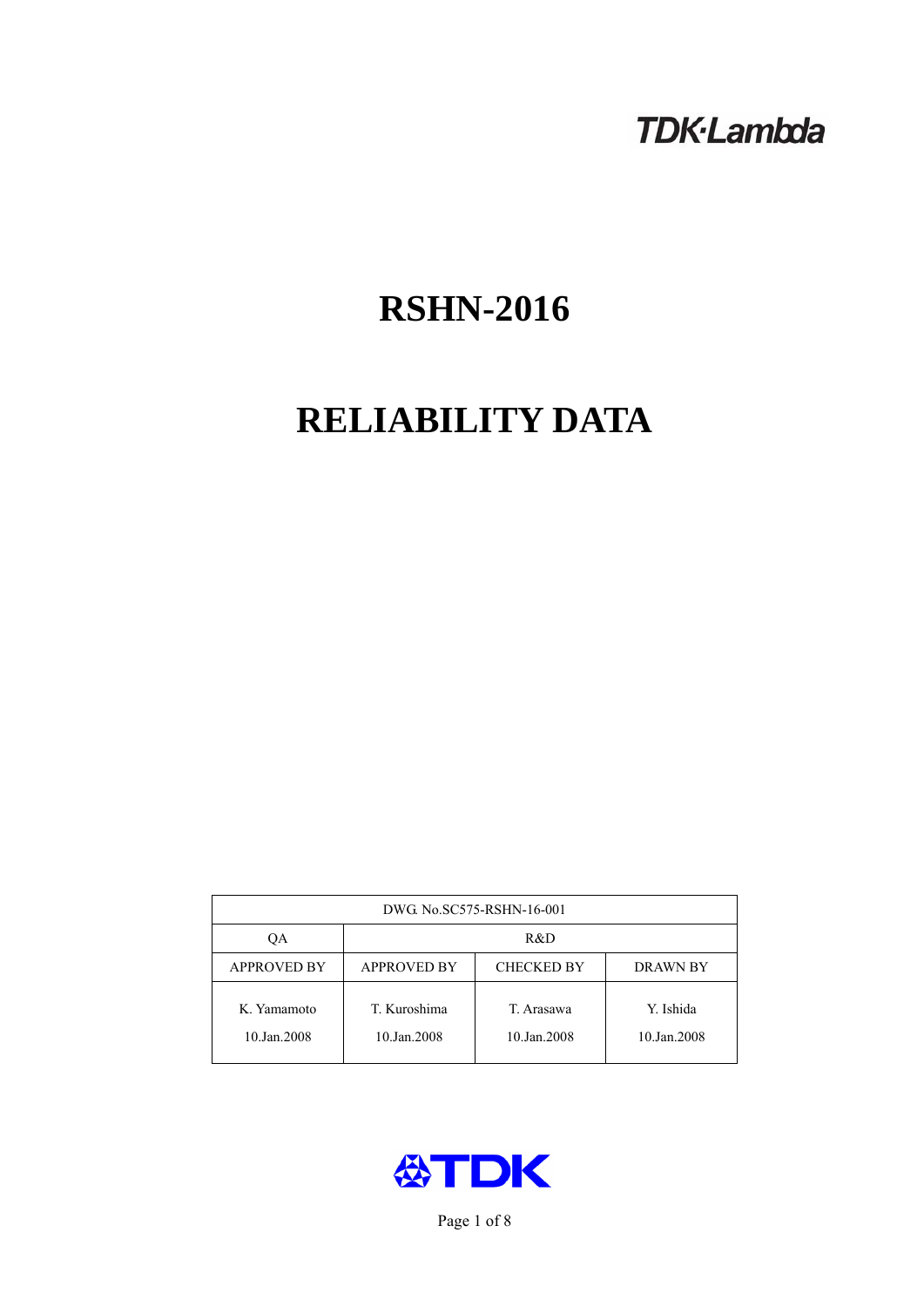# **RSHN-2016**

# **I N D E X**

|                                     | Page   |
|-------------------------------------|--------|
| 1. Calculated Values of MTBF        | Page-3 |
| 2. Vibration Test                   | Page-4 |
| 3. Heat Cycle Test                  | Page-5 |
| 4. Humidity Test                    | Page-6 |
| 5. High Temperature Resistance Test | Page-7 |
| 6. Low Temperature Storage Test     | Page-8 |

The following data are typical values. As all units have nearly the same characteristics, the data to be considered as ability values.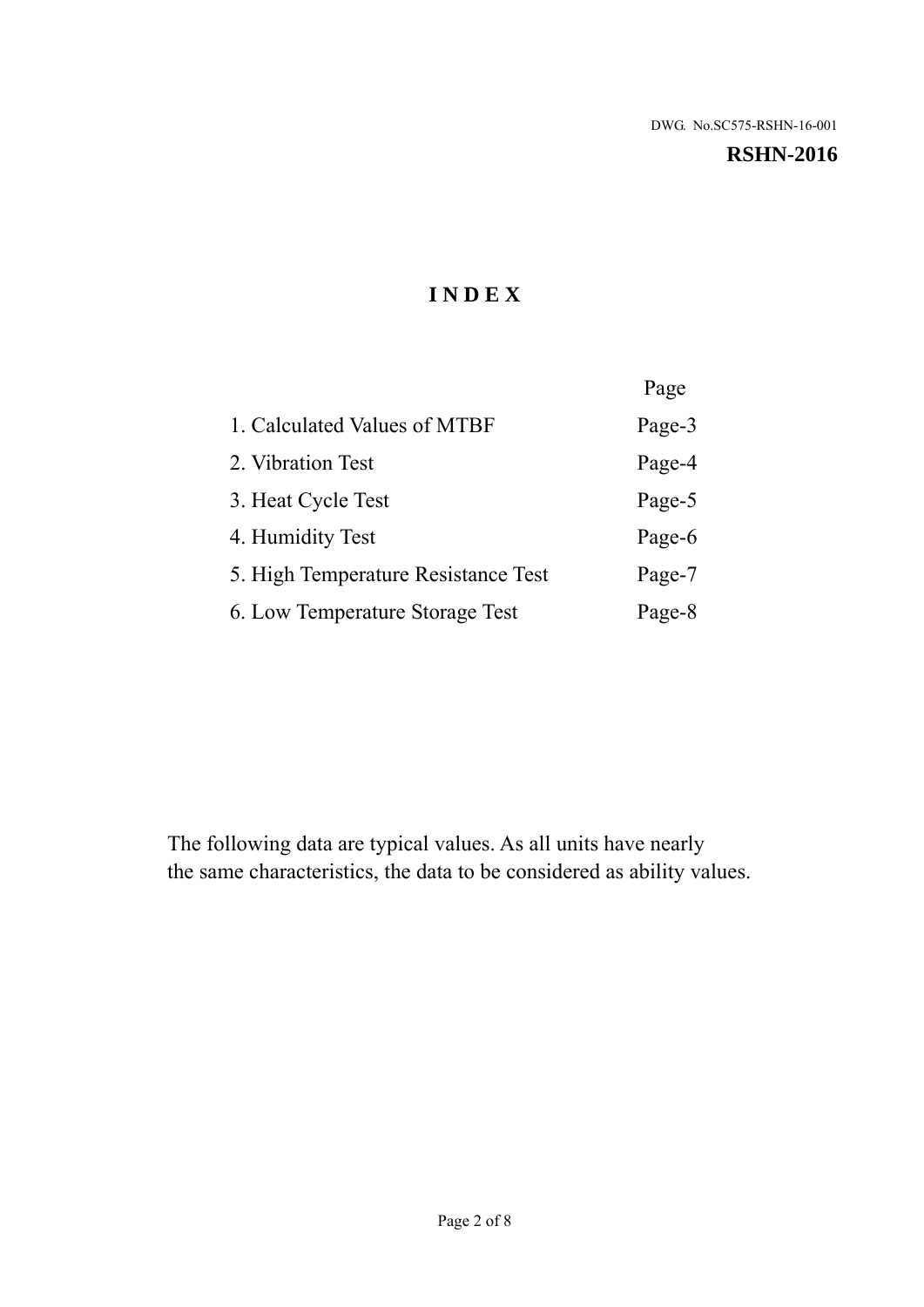#### **RSHN-2016**

#### 1. Calculated values of MTBF

MODEL : RSHN-2016

(1) Calculating Method

 Calculated based on parts stress reliability projection of MIL-HDBK-217F NOTICE2.

Individual failure rates  $\lambda$  G is given to each part and MTBF is calculated by the count of each part.

$$
MIBF = \frac{1}{\lambda_{\text{equip}}} = \frac{1}{\sum_{i=1}^{n} N_i (\lambda_G \pi_Q)_i} \times 10^6 \text{ (hours)}
$$

| $\lambda$ equip | : Total equipment failure rate (Failure $/ 10^6$ Hours)                   |
|-----------------|---------------------------------------------------------------------------|
| $\lambda$ G     | : Generic failure rate for the $\hbar$ generic part                       |
|                 | (Failure/ $10^6$ Hours)                                                   |
| Ni              | : Quantity of <i>i</i> th generic part                                    |
| N               | : Number of different generic part categories                             |
| $\pi$ Q         | : Generic quality factor for the <i>i</i> th generic part ( $\pi Q = 1$ ) |

- (2) MTBF Values
	- GF : Ground, Fixed

 $MTBF = 5,410,084$  (Hours)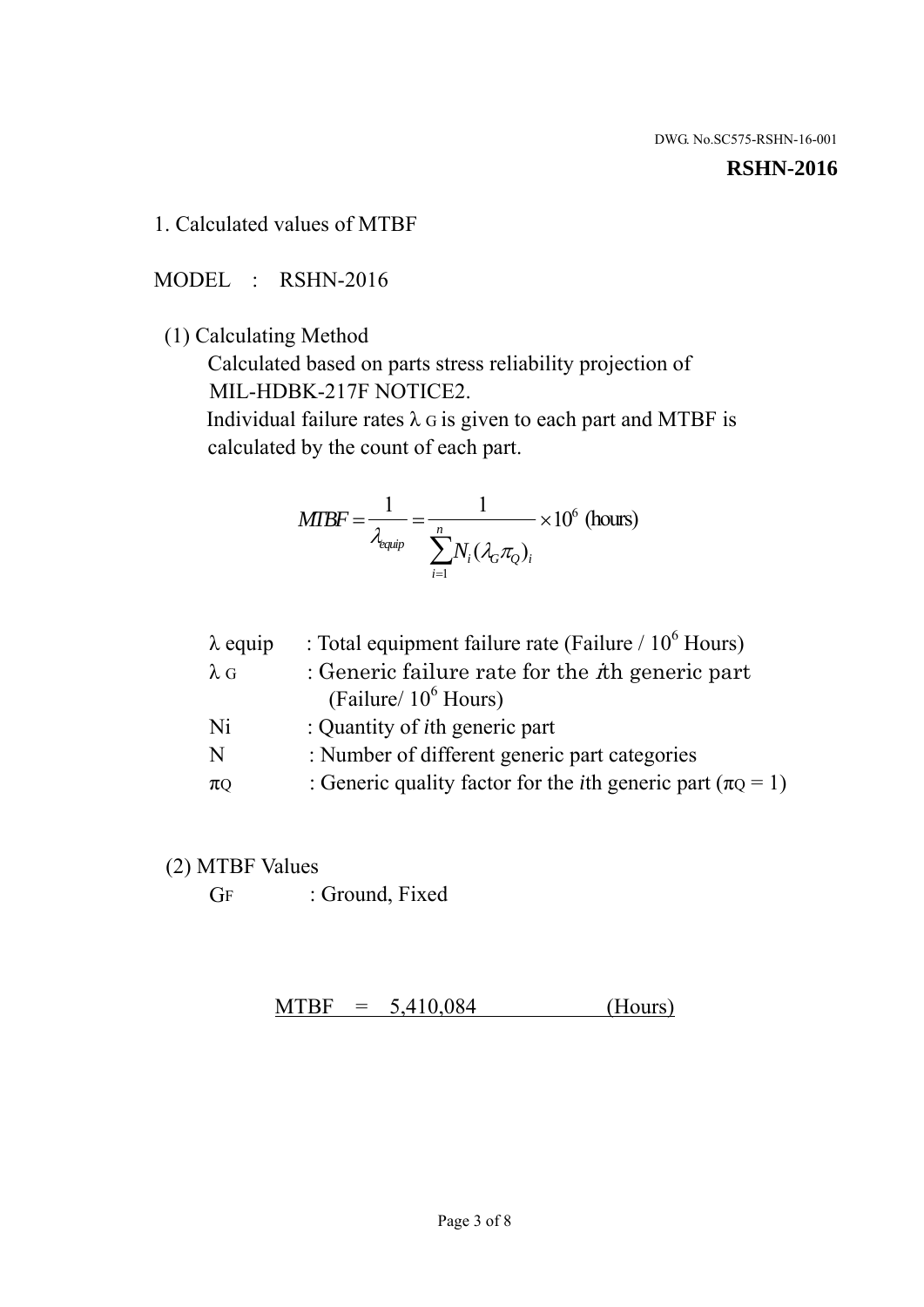#### **RSHN-2016**

2. Vibration Test

# MODEL : RSHN-2016 (Representation Product : RSEN-2030)

- (1) Vibration Test Class Frequency Variable Endurance Test
- (2) Equipment Used Controller VS-1000-6, Vibrator 905-FN ( IMV CORP.)
- (3) The Number of D.U.T. (Device Under Test) 5 units
- (4) Test Condition
	- · Frequency : 10~55Hz
	- · Amplitude : 1.5mm, Sweep for 1 min.
	- · Dimension and times : X, Y and Z directions for 2 hours each.

# (5) Test Method

Fix the D.U.T. on the fitting-stage

# (6) Test Results

PASS

#### Typical Sample Data

| ັ່                                 |                                                         |           |                     |                     |
|------------------------------------|---------------------------------------------------------|-----------|---------------------|---------------------|
| Check item                         | Spec.                                                   |           | <b>Before Test</b>  | After Test          |
|                                    | Differential Mode: 25dBmin.                             | $0.4$ MHz | 39.72               | 40.02               |
|                                    |                                                         | 30 MHz    | 58.84               | 55.92               |
| Attenuation (dB)                   | Common Mode: 25dBmin.                                   | 2 MHz     | 36.32               | 36.44               |
|                                    |                                                         | 30 MHz    | 38.26               | 38.08               |
| Leakage Current (mA)               | Line1<br>$1mA$ max. $(250V, 60Hz)$<br>Line <sub>2</sub> |           | 0.42                | 0.41                |
|                                    |                                                         | 0.43      | 0.42                |                     |
| DC Resistance $(m\Omega)$          | 6m $\Omega$ max.                                        |           | 3.84                | 3.72                |
| <b>Test Voltage</b>                | $L-L: 1768Vdc$ 60s.                                     |           | OK                  | OK.                 |
|                                    | $L-E: 2500$ Vac 60s.                                    |           |                     |                     |
| Isolation Resistance ( $M\Omega$ ) | $100M \Omega$ min. (500Vdc 60s)                         |           | $4.1 \times 10^{6}$ | $4.3 \times 10^{6}$ |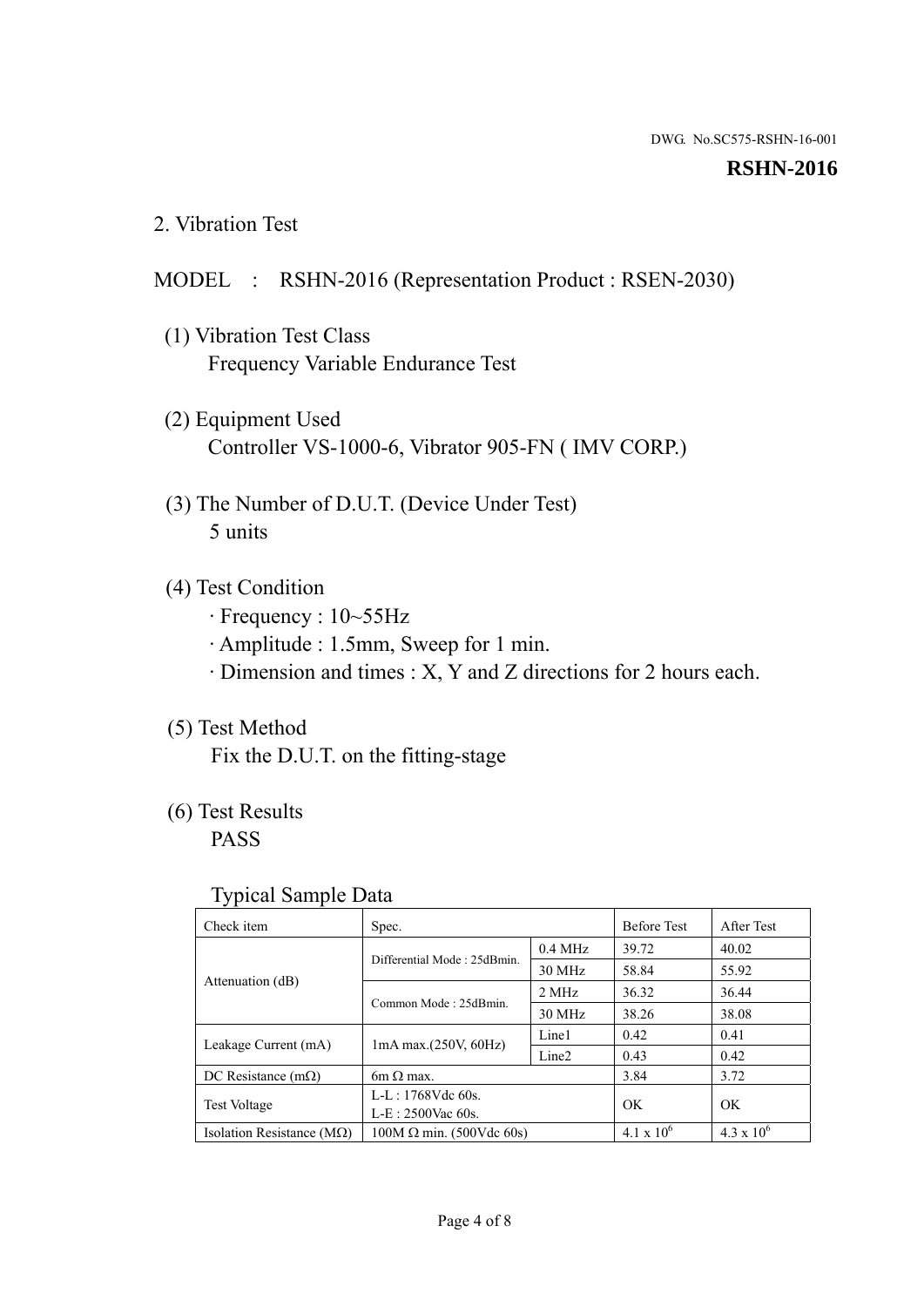1 cycle

3min.

30min.

3. Heat Cycle Test

# MODEL : RSHN-2016 (Representation Product : RSEN-2030)

- (1) Equipment Used TEMPERATURE CHAMBER TSA-71H-W (ESPEC CORP.)
- (2) The Number of D.U.T. (Device Under Test) 5 units
- (3) Test Conditions
	- · Ambient Temperature : -25~+85°C · Test Cycles : 100cycles
- (4) Test Method

 Before the test check if there is no abnormal characteristics and put the D.U.T. in the testing chamber. Then test it in the above cycles, After the test is completed leave it for 1 hour at room temperature and check it if there is no abnormal each characteristics. 30min.

 $+85$ °C

 $-25^{\circ}$ C

(5) Test Results

PASS

| <b>Typical Sample Data</b> |  |
|----------------------------|--|
|                            |  |

| Check item                         | Spec.                           |                   | <b>Before Test</b> | After Test        |
|------------------------------------|---------------------------------|-------------------|--------------------|-------------------|
|                                    | Differential Mode: 25dBmin.     | $0.4$ MHz         | 40.06              | 40.06             |
|                                    |                                 | 30 MHz            | 55.64              | 57.12             |
| Attenuation (dB)                   | Common Mode: 25dBmin.           | 2 MHz             | 35.40              | 36.74             |
|                                    |                                 | 30 MHz            | 37.70              | 37.36             |
| Leakage Current (mA)               | $1mA$ max. $(250V, 60Hz)$       | Line1             | 0.41               | 0.49              |
|                                    |                                 | Line <sub>2</sub> | 0.42               | 0.48              |
| DC Resistance $(m\Omega)$          | 6m $\Omega$ max.                |                   | 3.48               | 3.22              |
| <b>Test Voltage</b>                | $L-L: 1768Vdc$ 60s.             |                   | OK                 | OK                |
|                                    | $L-E: 2500$ Vac 60s.            |                   |                    |                   |
| Isolation Resistance ( $M\Omega$ ) | $100M \Omega$ min. (500Vdc 60s) |                   | $9.5 \times 10^5$  | $9.4 \times 10^5$ |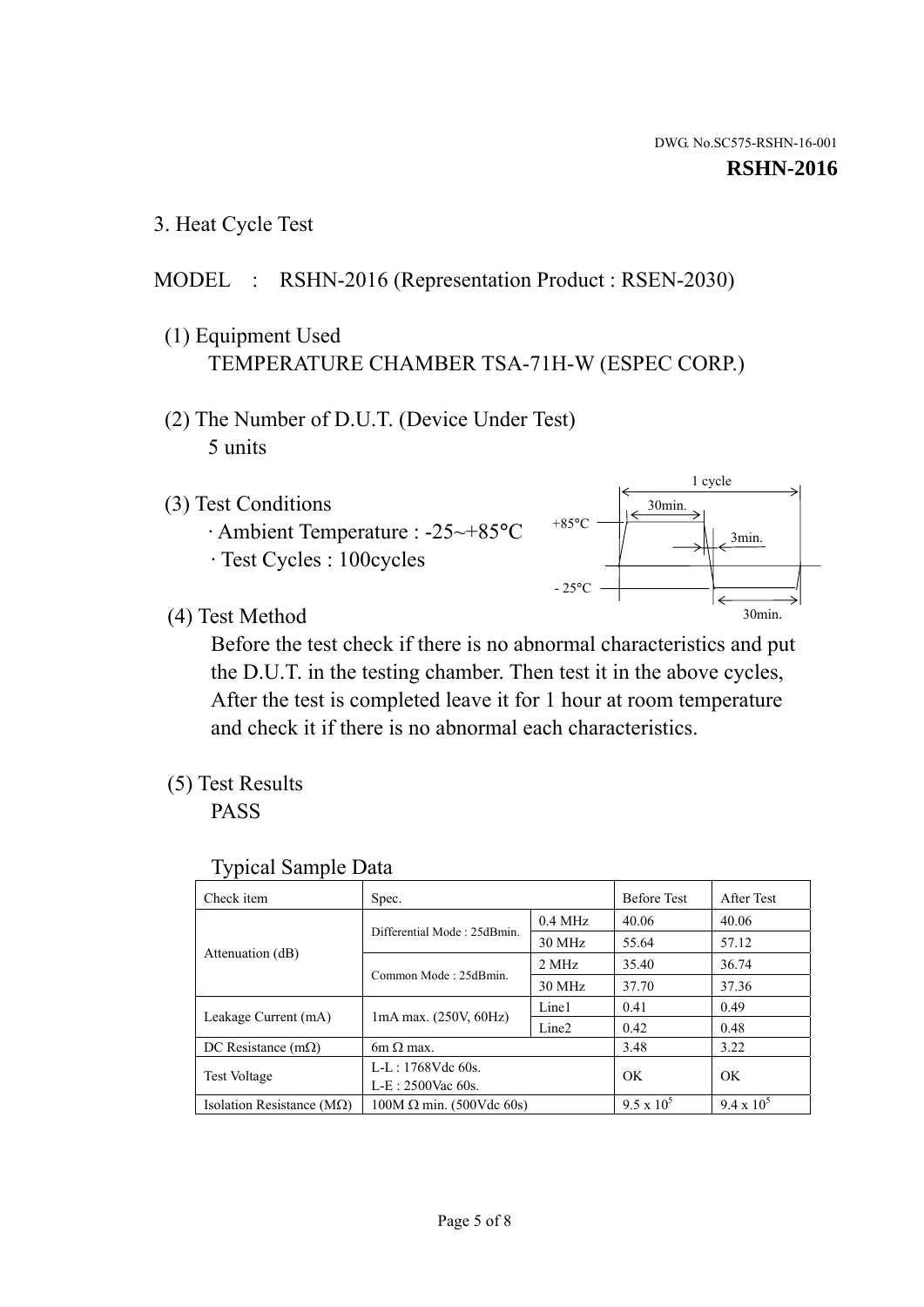4. Humidity Test

# MODEL : RSHN-2016 (Representation Product : RSEN-2030)

- (1) Equipment Used TEMP. & HUMID. CHAMBER PR-4KT (ESPEC CORP.)
- (2) The Number of D.U.T. (Device Under Test) 5 units

## (3) Test Conditions

- · Ambient Temperature : +40°C
- · Test Time : 500 hours
- · Ambient Humidity : 90~95% RH No Dewdrop

### (4) Test Method

 Before the test check if there is no abnormal characteristics and put the D.U.T. in the testing chamber. Then test it in the above conditions. After the test is completed leave it for 1 hour at room temperature and check it if there is no abnormal each characteristics.

## (5) Test Results

PASS

| . .                                |                                                         |           |                     |                     |
|------------------------------------|---------------------------------------------------------|-----------|---------------------|---------------------|
| Check item                         | Spec.                                                   |           | <b>Before Test</b>  | After Test          |
|                                    | Differential Mode: 25dBmin.                             | $0.4$ MHz | 40.92               | 39.42               |
|                                    |                                                         | 30 MHz    | 57.38               | 55.62               |
| Attenuation (dB)                   | Common Mode: 25dBmin.                                   | 2 MHz     | 36.16               | 36.22               |
|                                    |                                                         | 30 MHz    | 37.34               | 37.92               |
| Leakage Current (mA)               | Line1<br>$1mA$ max. $(250V, 60Hz)$<br>Line <sub>2</sub> |           | 0.42                | 0.41                |
|                                    |                                                         |           | 0.42                | 0.43                |
| DC Resistance (m $\Omega$ )        | $6m \Omega$ max.                                        |           | 3.62                | 3.58                |
| <b>Test Voltage</b>                | $L-L: 1768Vdc$ 60s.                                     |           | OK                  | OK.                 |
|                                    | $L-E$ : 2500Vac 60s.                                    |           |                     |                     |
| Isolation Resistance ( $M\Omega$ ) | $100M \Omega$ min. (500Vdc 60s)                         |           | $3.6 \times 10^{6}$ | $4.5 \times 10^{6}$ |

#### Typical Sample Data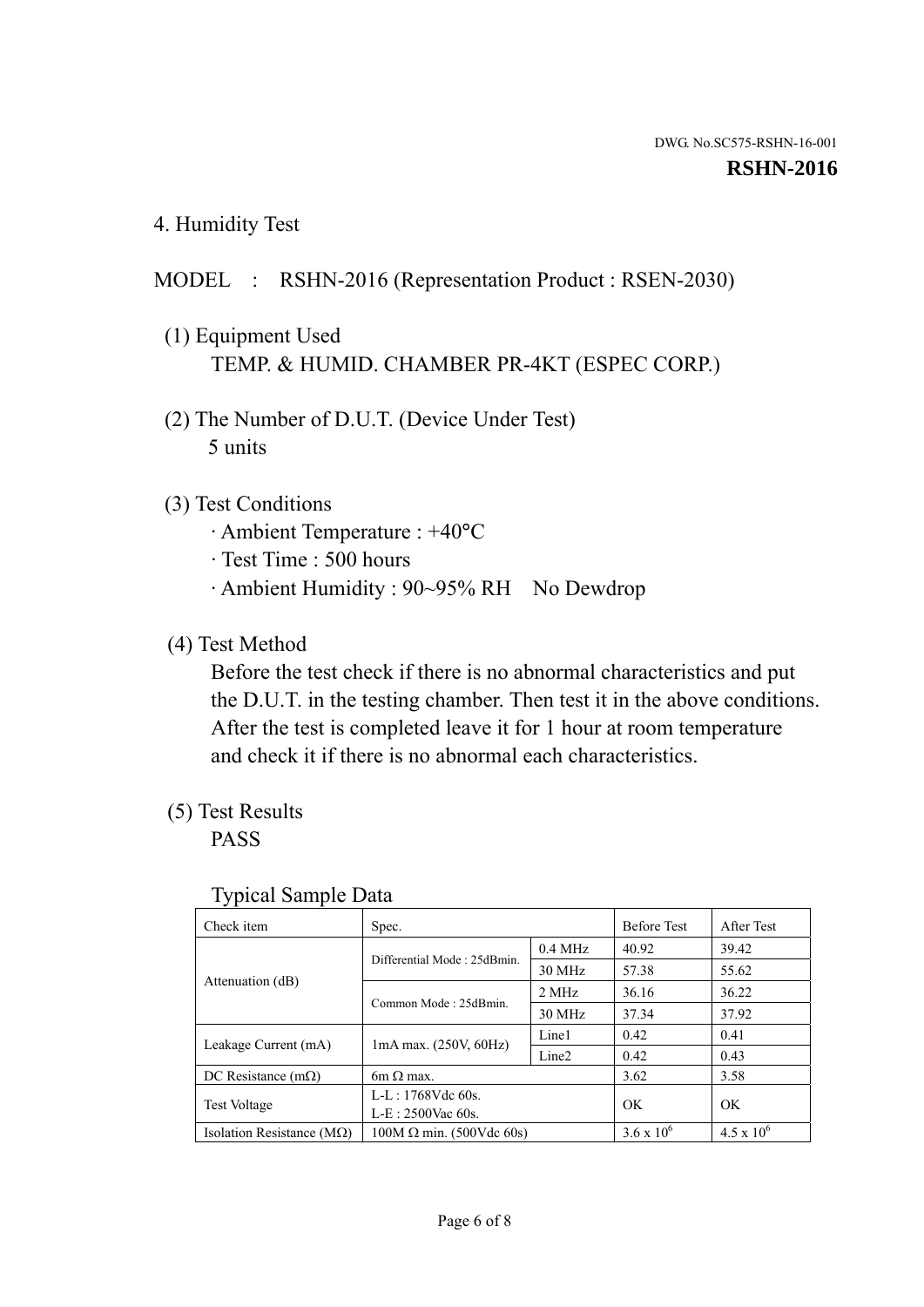5. High Temperature Resistance Test

### MODEL : RSHN-2016 (Representation Product : RSEN-2060)

- (1) Equipment Used TEMPERATURE CHAMBER PHH-300 ( ESPEC CORP.)
- (2) The Number of D.U.T. (Device Under Test) 5 units
- (3) Test Conditions
	- · Ambient Temperature : +55°C
	- · Test Time : 500 hours
	- · Operating : DC 60A
- (4) Test Method

 Before the test check if there is no abnormal characteristics and put the D.U.T. in the testing chamber. Then test it in the above conditions. After the test is completed leave it for 1 hour at room temperature and check it if there is no abnormal each characteristics.

(5) Test Results

PASS

| ╯┸                                 |                                                         |           |                     |                     |
|------------------------------------|---------------------------------------------------------|-----------|---------------------|---------------------|
| Check item                         | Spec.                                                   |           | <b>Before Test</b>  | After Test          |
|                                    | Differential Mode: 25dBmin.                             | $0.2$ MHz | 57.86               | 58.52               |
|                                    |                                                         | 30 MHz    | 52.04               | 51.94               |
| Attenuation (dB)                   | Common Mode: 25dBmin.                                   | 2 MHz     | 35.90               | 36.04               |
|                                    |                                                         | 30 MHz    | 26.60               | 27.62               |
| Leakage Current (mA)               | Line1<br>$1mA$ max. $(250V, 60Hz)$<br>Line <sub>2</sub> |           | 0.45                | 0.46                |
|                                    |                                                         | 0.46      | 0.46                |                     |
| DC Resistance $(m\Omega)$          | $3m \Omega$ max.                                        |           | 2.22                | 2.24                |
| <b>Test Voltage</b>                | $L-L: 1768Vdc$ 60s.                                     |           | OK                  | OK                  |
|                                    | $L-E: 2500$ Vac 60s.                                    |           |                     |                     |
| Isolation Resistance ( $M\Omega$ ) | $100M \Omega$ min. (500Vdc 60s)                         |           | $4.1 \times 10^{6}$ | $4.6 \times 10^{6}$ |

#### Typical Sample Data